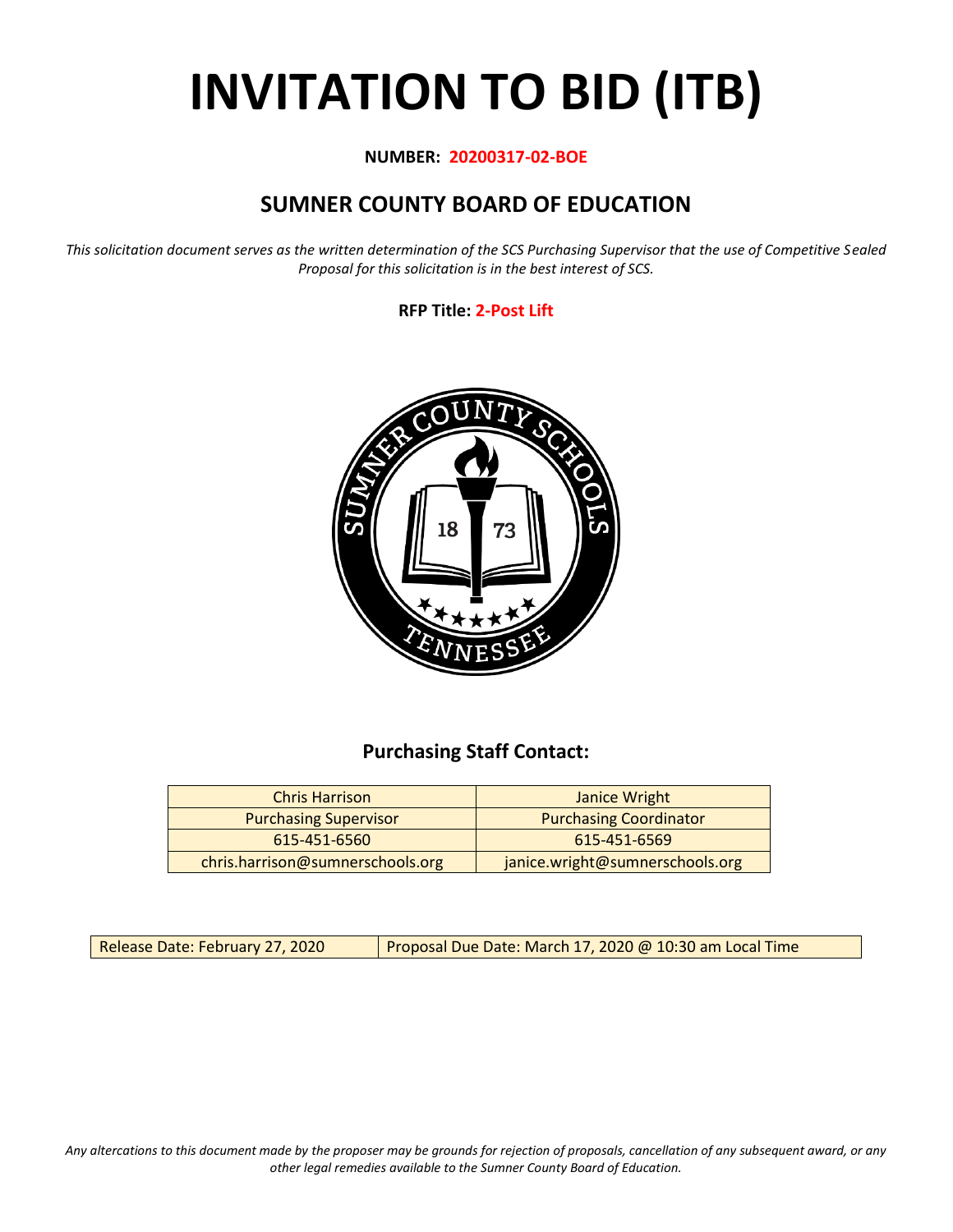## **NOTICE TO PROPOSERS**

There may be one or more amendments to this ITB. In order to receive communication for any such amendments issued specifically to this ITB, the proposer must provide the information requested below to the Sumner County Board of Education (SCS) Purchasing Department. The information may be sent by email to: Chris Harrison, Purchasing Supervisor, chris.harrison@sumnerschools.org. SCS will send amendments only to those proposers which complete and return this information in a timely manner.

| <b>ITB Number:</b>      | 20200317-02-BOE 2-Post Lift |
|-------------------------|-----------------------------|
| Company Name:           |                             |
| <b>Mailing Address:</b> |                             |
|                         |                             |
|                         |                             |
| Phone Number:           |                             |
| <b>Contact Person:</b>  |                             |
| Email Address:          |                             |
|                         |                             |
|                         |                             |
| <b>Printed Name:</b>    |                             |
| Date:                   |                             |

Emailed amendments will be sent in a Microsoft Word (Office for Windows) or Portable Document Format (pdf) format. Any alterations to the document made by the proposer may be grounds for rejection of proposal, cancellation of any subsequent award or any other legal remedies available to SCS.

Amendments will also be posted on the SCS website **https://sumnerschools.org/index.php/current-bids-and-rfps** and attached to the solicitation listing as a PDF or WORD file. Check the particular solicitation on the Current Bids and RFPs webpage for any posted amendments.

By completing and returning this form, the Proposer has expressed its intent to provide a proposal for **20200317-02-BOE 2-Post Lift.**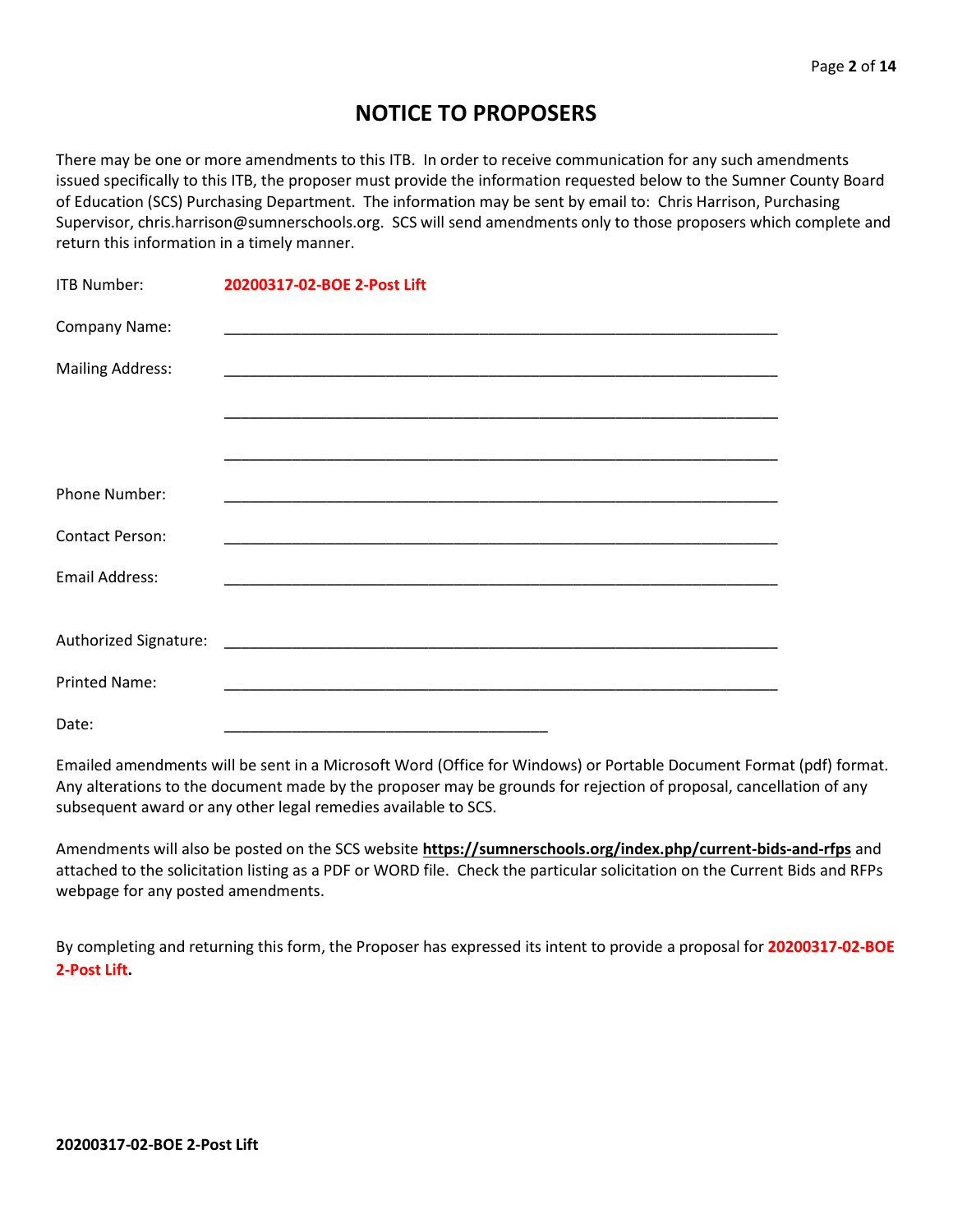## **TABLE OF CONTENTS**

- 1. Specification
- 2. Source Selection and Contract Award
- 3. Acknowledgement of Insurance Requirements
- 4. Schedule of Events
- 5. Delivery of Proposals
- 6. Protests
- 7. New Vendors
- 8. Attachments
	- A. Bid Form/Certification
	- B. IRS Form W9
	- C. Attestation Re Personnel
	- D. Drug Free Workplace Affadavit
	- E. Standard Terms and Conditions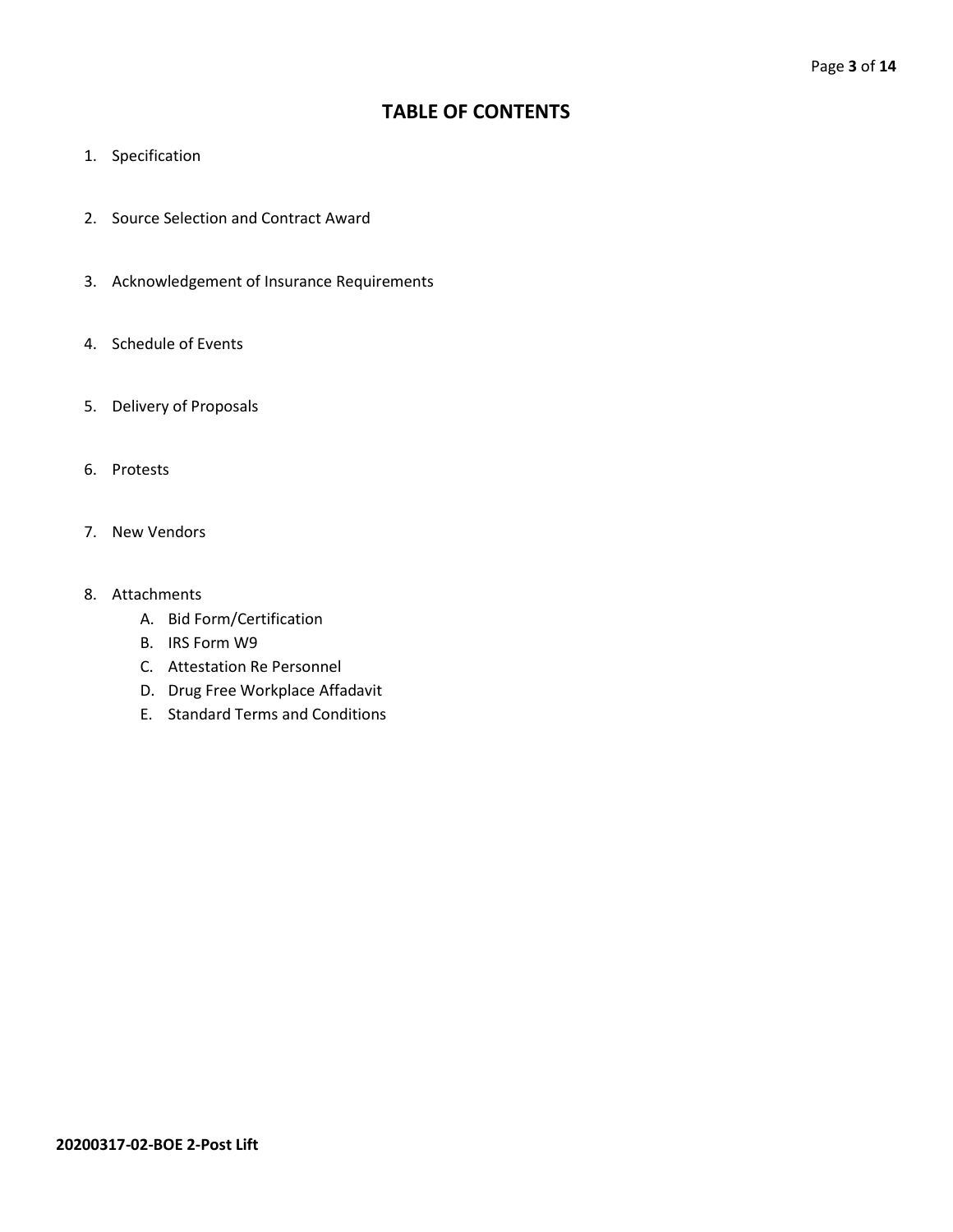#### 1. Specification

SCS is accepting proposals for a 2-Post Lift. The proposal must include all expenses related to the purchase and installation of the lift. Prior to final payment being issued, the vendor must demonstrate a fully functional lift meeting the satisfaction of designated SCS personnel.

The vendor is encouraged to visit the jobsite to verify conditions and bring any issues to the notice of SCS that may affect proper installation and operation of the lift.

Jobsite Sumner County Board of Education Riggsbee Support Services Building – Transportation Department 1500 Airport Road Gallatin, TN 37066

#### Specification

- 18,000 lb. capacity
- Lift Arm Restraint Type: **Gear Type**
- Lift Drive Mechanism Type: **Hydraulic**
- Lift Height of Rise: **85 ½"** (minimum)
- Drive-Thru Clearance: **106 ¾"** (minimum)

#### Contractor Obligations

- Shall provide and obtain all necessary materials, equipment and labor to perform a turn-key installation.
- Shall provide and obtain all necessary permits with Local, County, etc. agencies as required by law.
- Shall schedule all necessary inspections with Local, County, etc. agencies as required by law.
- Shall dispose of all generated waste materials in compliance with all Local, State and Federal guidelines, regulations and requirements.
- Shall have property trained and experienced staff to facilitate the services specified in the Scope of Work. If applicable, the Contractor shall provide documentation that staff has received the manufacturers' certification to complete the services specified in the Scope of Work.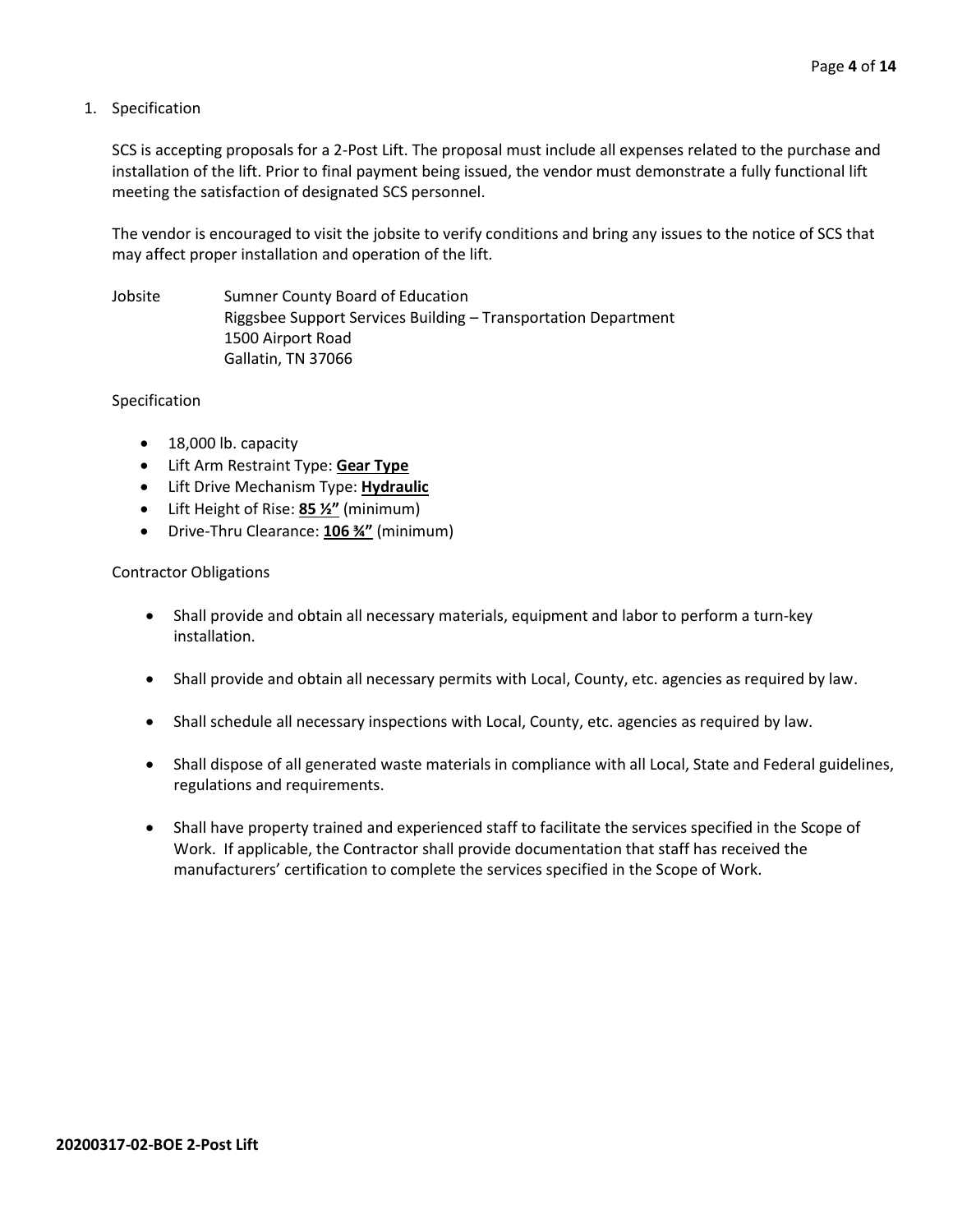- 2. Source Selection and Contract Award
	- Award, if made, will be made to the proposer submitting the lowest cost proposal and whom is also determined to be Responsive.
		- o General Criteria to be determined "Responsive"
			- Does the proposal include all required information?
			- Does the proposal include completed attachment forms?
			- Was the proposal delivered on or before the stated deadline?
	- SCS reserves the right to reject any proposal that takes exception to the specifications unless prior approval is requested and granted by SCS.
	- Upon mutual agreement by both parties, SCS shall grant the right to extend the terms, conditions and prices of contract(s) awarded from this ITB to other Institutions (such as State, Local and/or Public Agencies) who express an interest in participating in any contract that results from this ITB. Each of the "piggyback" Institutions will issue their own purchasing documents for purchase of the goods/services. Proposer agrees that SCS shall bear no responsibility or liability for any agreements between Proposer and the other Institution(s) who desire to exercise this option.
- 3. Acknowledgement of Insurance Requirements

By submitting a proposal, Proposer acknowledges that it has read and understands the insurance requirements for the proposal. The Proposer who may have employees, contractors, subcontractors or agents working on SCS properties shall carry current certificates for general and professional liability insurance and for workers' compensation as indicated below. The owner or Principal of each Proposer must also be insured by workers' compensation if they perform any of the services on SCS properties. There will be no exceptions to the insurance requirement. Proposer also understands that the evidence of required insurance must be submitted within fifteen (15) working days following notification of its offer being accepted; otherwise, SCS may rescind its acceptance of the Proposers proposal.

#### • **General Liability**

| <b>General Aggregate</b> | \$2,000,000 |
|--------------------------|-------------|
| Each Occurrence          | \$1,000,000 |

#### • **Workers Compensation**

| <b>Workers Compensation</b> | <b>Tennessee Statutory Limits</b> |
|-----------------------------|-----------------------------------|
| <b>Employer's Liability</b> | \$500,000                         |

#### 4. Schedule of Events

| <b>RFP Issued</b>              | <b>February 27, 2020</b>             |
|--------------------------------|--------------------------------------|
| <b>Questions DEADLINE</b>      | March 11, 2020                       |
| <b>RFP Submission DEADLINE</b> | March 17, 2020 @ 10:30 am Local Time |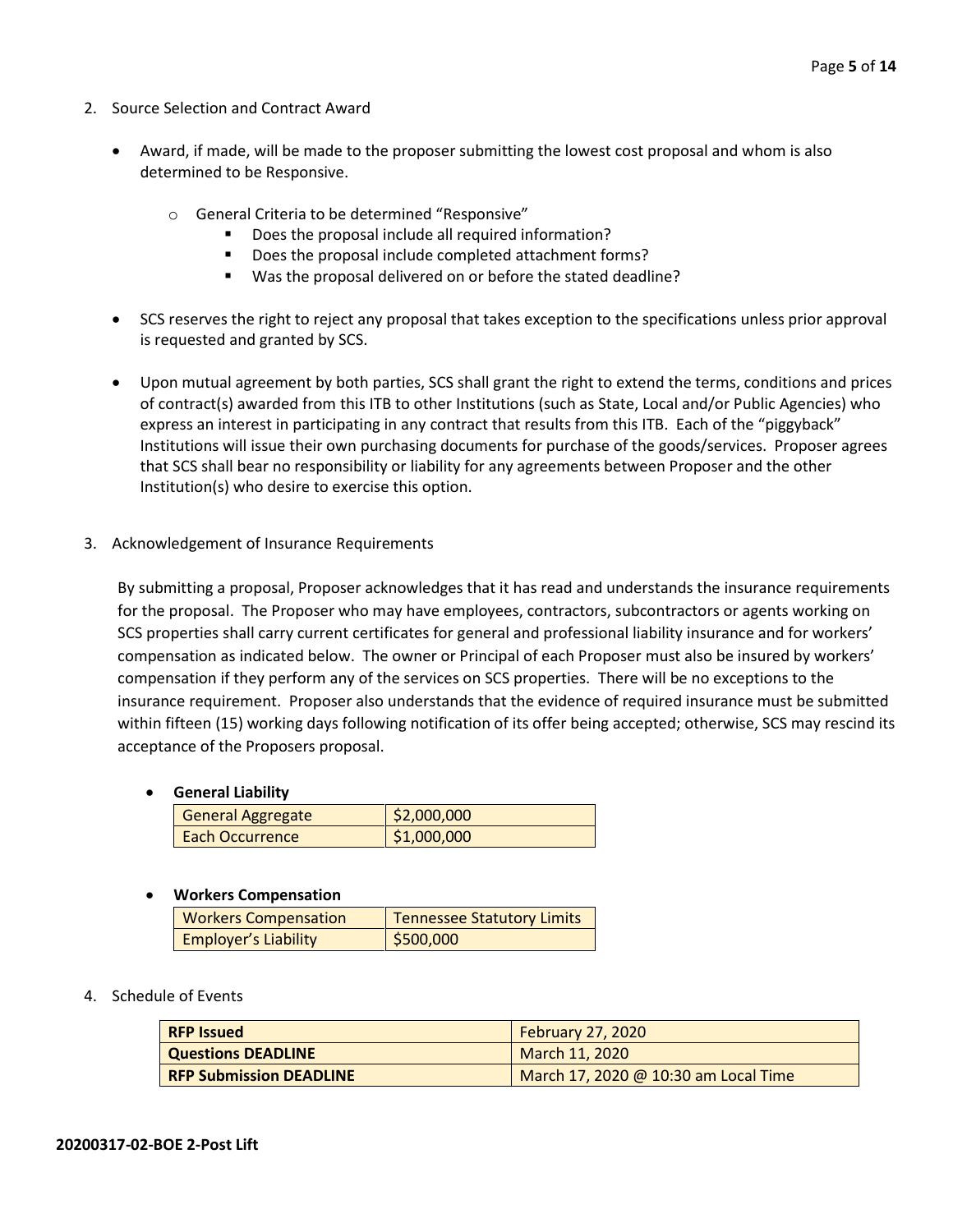#### 5. Delivery of Proposals

Sealed proposals will be accepted until **March 17, 2020 @ 10:30 am Local Time**. Proposals received after that time will be deemed invalid. Vendors mailing proposal packages must allow sufficient time to ensure receipt of their package by the time specified. SCS shall not accept proposals via electronic transmission such as email, fax, etc. There will be no exceptions. Proposals will be opened and read aloud. The reading of the bids will begin at **10:30 am Local Time**.

Due to the nature of deliveries to the SCS Support Services Facility by carriers such as UPS, FedEx and such like; the proposal package will be accepted if the date and time on the delivery confirmation are indicated to be on or before the Proposal Deadline.

| Delivery Address: | Sumner County Board of Education |
|-------------------|----------------------------------|
|                   | Attn: Purchasing Supervisor      |
|                   | 1500 Airport Road                |
|                   | Gallatin, TN 37066               |

The package containing the proposal must be sealed and clearly marked on the outside of the package: **"20200317-02-BOE 2-Post Lift"**

#### **DO NOT OPEN**

#### 6. Protests

In the event that any interested party finds any part of the listed specifications, terms or conditions to be discrepant, incomplete or otherwise questionable in any respect; it shall be the responsibility of the concerned party to notify the SCS Purchasing Office of such matters immediately upon receipt of the ITB. All notifications must be sent to the Purchasing Supervisor via email at [purchasing@sumnerschools.org.](mailto:purchasing@sumnerschools.org)

Any actual or prospective Proposer who is aggrieved in connection with the ITB or award of a contract may protest to the Purchasing Supervisor and/or the Sumner County Board of Education at its regularly scheduled meeting.

#### 7. New Vendors

- To comply with Internal Revenue Service requirements, all vendors who perform any type of service are required to have a current IRS Form W-9 on file with the SCS Finance Department. It is a mandatory requirement to complete the IRS Form W-9 (Attachment 1) included in this RFP.
- To comply with the Tennessee Lawful Employment Act (50-1-702 and 50-1-703), non-employees (individuals paid directly by the employer in exchange for the individual's labor or services) must have on file one (1) of the following documents:
	- o A valid Tennessee driver's license or photo identification;
	- $\circ$  A valid driver's license or photo identification from another state where the license requirements are at least as strict as those in Tennessee;
	- o A birth certificate issued by a U.S. state, jurisdiction or territory;
	- o A U.S. government issued certified birth certificate;

#### **20200317-02-BOE 2-Post Lift**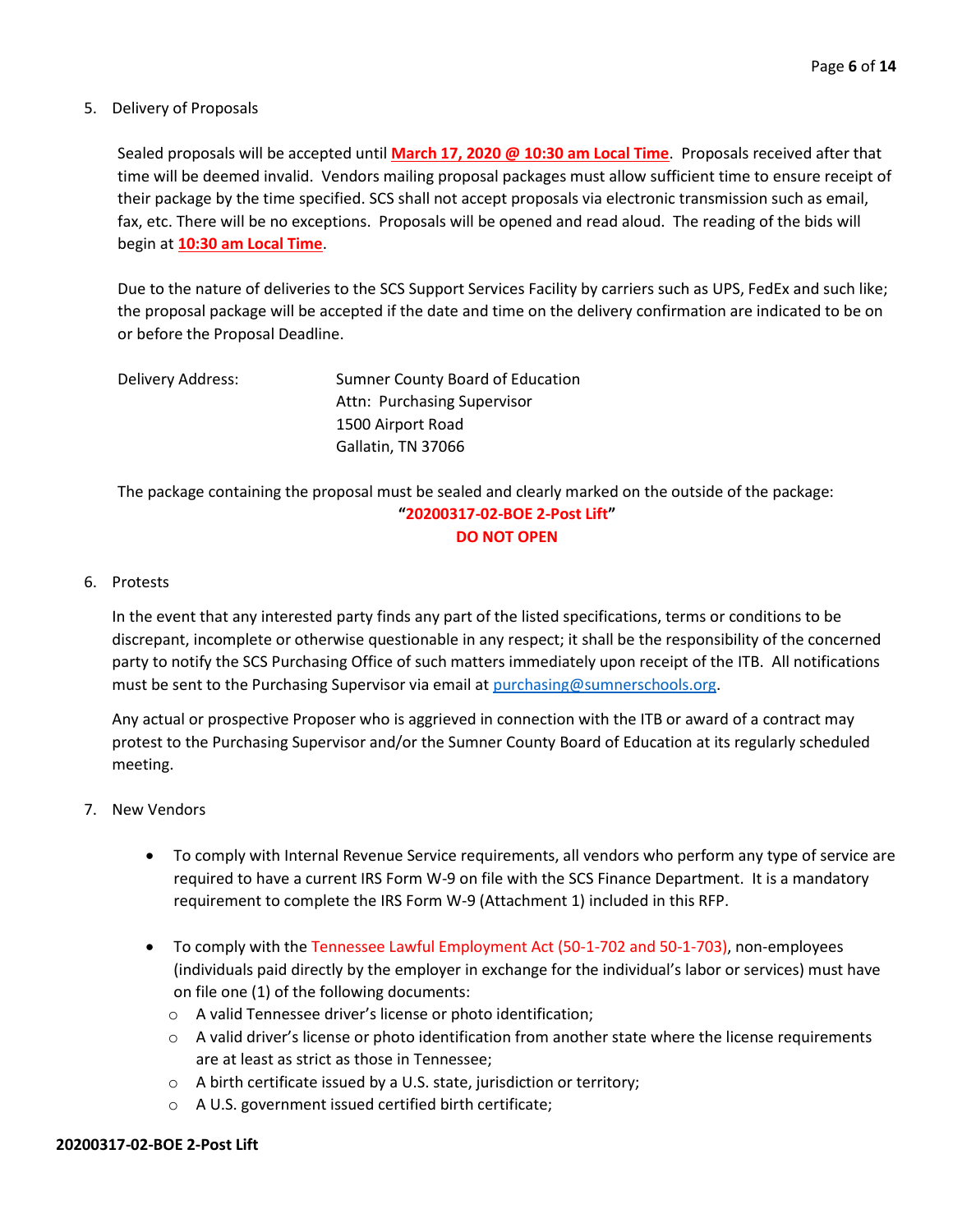- o A valid, unexpired U.S. passport;
- o A U.S. certificate of birth abroad (DS-1350 or FS-545)
- o A report of birth abroad of a U.S. citizen (FS-240);
- o A certificate of citizenship (N560 or N561);
- o A certificate of naturalization (N550, N570 or N578);
- o A U.S citizen identification card (I-197 or I-179); or
- o Valid alien registration documentation or other proof of current immigration registration recognized by the United States Department of Homeland Security that contains the individual's complete legal name and current alien admission number or alien file number (or numbers if the individual has more than one number).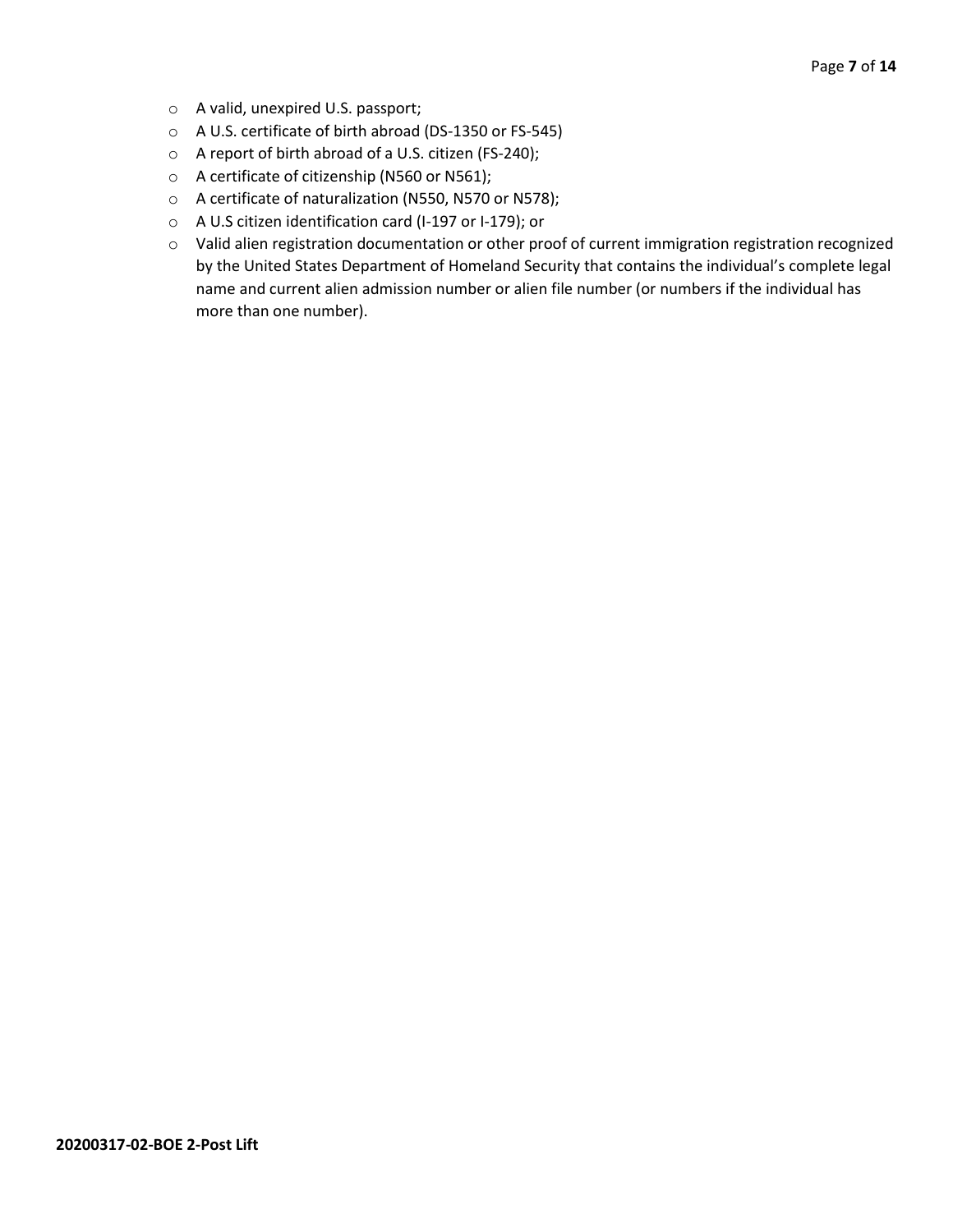#### **7.A Bid Form**



Attn: Purchasing Supervisor 1500 Airport Road Gallatin, TN 37066

| Date |  |  |  |
|------|--|--|--|
|      |  |  |  |

**2-Post Lift \$\_\_\_\_\_\_\_\_\_\_\_\_\_\_\_\_\_\_\_\_\_\_\_\_\_\_\_\_\_\_\_\_\_\_\_**

| Make: |  |  |  |  |
|-------|--|--|--|--|
|       |  |  |  |  |

**Model Number: \_\_\_\_\_\_\_\_\_\_\_\_\_\_\_\_\_\_\_\_\_\_\_\_\_\_\_\_\_\_\_\_\_**

By checking this box, Proposer agrees that SCS reserves the right to extend the terms, conditions and prices of this contract to other Institutions (such as State, Local and/or Public Agencies) who express an interest in participating in any contract that results from this ITB. Each of the piggyback Institutions will issue their own purchasing documents for the goods/service. Proposer agrees that SCS shall bear no responsibility or liability for any agreements between Proposer and the other Institution(s) who desire to exercise this option.

| <b>AUTHORIZED SIGNATURE:</b> |  |
|------------------------------|--|
| <b>PRINTED NAME:</b>         |  |
| TITLE:                       |  |
| <b>COMPANY NAME:</b>         |  |
| <b>PHONE:</b>                |  |
| <b>EMAIL</b>                 |  |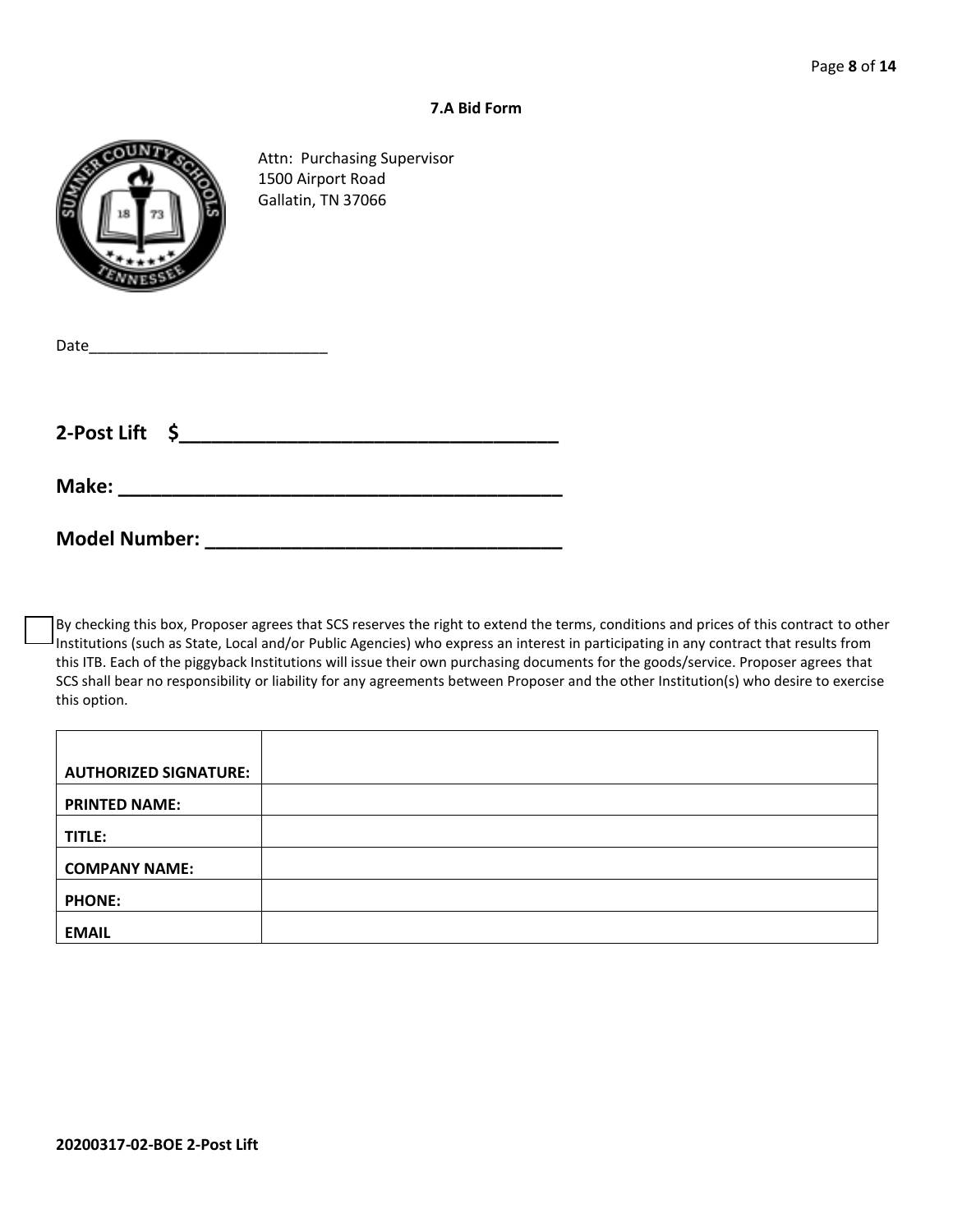#### 7.B IRS Form W9

| N                                                                                                                                                                                                                                                                                                                                                                                                                                                                                                                                                                                                                                                                                                                                                                                                                                                                                                                                                                                                                                           | (Rev. December 2014)<br>Department of the Treasury<br>Internal Revenue Service | <b>Request for Taxpayer</b><br><b>Identification Number and Certification</b><br>1 Name (as shown on your income tax return). Name is required on this line; do not leave this line blank.<br>2 Business name/disregarded entity name, if different from above                                                                                                                                                                                                                                                                                                                                                                                                                                                                                                                                                                                                                                                                                                                                                                                                                                                                                                                                                                                                                                                                      |                                                                                                                                                                                                                                                                                                                                                                                                                  |                            |    |                          |  |                                       | Give Form to the<br>send to the IRS. |  | requester. Do not |
|---------------------------------------------------------------------------------------------------------------------------------------------------------------------------------------------------------------------------------------------------------------------------------------------------------------------------------------------------------------------------------------------------------------------------------------------------------------------------------------------------------------------------------------------------------------------------------------------------------------------------------------------------------------------------------------------------------------------------------------------------------------------------------------------------------------------------------------------------------------------------------------------------------------------------------------------------------------------------------------------------------------------------------------------|--------------------------------------------------------------------------------|-------------------------------------------------------------------------------------------------------------------------------------------------------------------------------------------------------------------------------------------------------------------------------------------------------------------------------------------------------------------------------------------------------------------------------------------------------------------------------------------------------------------------------------------------------------------------------------------------------------------------------------------------------------------------------------------------------------------------------------------------------------------------------------------------------------------------------------------------------------------------------------------------------------------------------------------------------------------------------------------------------------------------------------------------------------------------------------------------------------------------------------------------------------------------------------------------------------------------------------------------------------------------------------------------------------------------------------|------------------------------------------------------------------------------------------------------------------------------------------------------------------------------------------------------------------------------------------------------------------------------------------------------------------------------------------------------------------------------------------------------------------|----------------------------|----|--------------------------|--|---------------------------------------|--------------------------------------|--|-------------------|
| page<br>4 Exemptions (codes apply only to<br>3 Check appropriate box for federal tax classification; check only one of the following seven boxes:<br>Specific Instructions on<br>certain entities, not individuals; see<br>C Corporation<br>S Corporation Partnership<br>Individual/sole proprietor or<br>Trust/estate<br>instructions on page 3):<br>Print or type<br>single-member LLC<br>Exempt payee code (if any)<br>Limited liability company. Enter the tax classification (C=C corporation, S=S corporation, P=partnership) ▶<br>Exemption from FATCA reporting<br>Note. For a single-member LLC that is disregarded, do not check LLC; check the appropriate box in the line above for<br>the tax classification of the single-member owner.<br>code (if any)<br>(Applies to accounts maintained outside the U.S.)<br>Other (see instructions) ▶<br>5 Address (number, street, and apt. or suite no.)<br>Requester's name and address (optional)<br>6 City, state, and ZIP code<br>See<br>7 List account number(s) here (optional) |                                                                                |                                                                                                                                                                                                                                                                                                                                                                                                                                                                                                                                                                                                                                                                                                                                                                                                                                                                                                                                                                                                                                                                                                                                                                                                                                                                                                                                     |                                                                                                                                                                                                                                                                                                                                                                                                                  |                            |    |                          |  |                                       |                                      |  |                   |
| Part I                                                                                                                                                                                                                                                                                                                                                                                                                                                                                                                                                                                                                                                                                                                                                                                                                                                                                                                                                                                                                                      |                                                                                | <b>Taxpayer Identification Number (TIN)</b>                                                                                                                                                                                                                                                                                                                                                                                                                                                                                                                                                                                                                                                                                                                                                                                                                                                                                                                                                                                                                                                                                                                                                                                                                                                                                         |                                                                                                                                                                                                                                                                                                                                                                                                                  |                            |    |                          |  |                                       |                                      |  |                   |
|                                                                                                                                                                                                                                                                                                                                                                                                                                                                                                                                                                                                                                                                                                                                                                                                                                                                                                                                                                                                                                             |                                                                                | Enter your TIN in the appropriate box. The TIN provided must match the name given on line 1 to avoid                                                                                                                                                                                                                                                                                                                                                                                                                                                                                                                                                                                                                                                                                                                                                                                                                                                                                                                                                                                                                                                                                                                                                                                                                                |                                                                                                                                                                                                                                                                                                                                                                                                                  |                            |    | Social security number   |  |                                       |                                      |  |                   |
|                                                                                                                                                                                                                                                                                                                                                                                                                                                                                                                                                                                                                                                                                                                                                                                                                                                                                                                                                                                                                                             | TIN on page 3.                                                                 | backup withholding. For individuals, this is generally your social security number (SSN). However, for a<br>resident alien, sole proprietor, or disregarded entity, see the Part I instructions on page 3. For other<br>entities, it is your employer identification number (EIN). If you do not have a number, see How to get a                                                                                                                                                                                                                                                                                                                                                                                                                                                                                                                                                                                                                                                                                                                                                                                                                                                                                                                                                                                                    |                                                                                                                                                                                                                                                                                                                                                                                                                  |                            | or |                          |  |                                       |                                      |  |                   |
|                                                                                                                                                                                                                                                                                                                                                                                                                                                                                                                                                                                                                                                                                                                                                                                                                                                                                                                                                                                                                                             | guidelines on whose number to enter.                                           | Note. If the account is in more than one name, see the instructions for line 1 and the chart on page 4 for                                                                                                                                                                                                                                                                                                                                                                                                                                                                                                                                                                                                                                                                                                                                                                                                                                                                                                                                                                                                                                                                                                                                                                                                                          |                                                                                                                                                                                                                                                                                                                                                                                                                  |                            |    | $\overline{\phantom{0}}$ |  | <b>Employer identification number</b> |                                      |  |                   |
| <b>Part II</b>                                                                                                                                                                                                                                                                                                                                                                                                                                                                                                                                                                                                                                                                                                                                                                                                                                                                                                                                                                                                                              |                                                                                | <b>Certification</b>                                                                                                                                                                                                                                                                                                                                                                                                                                                                                                                                                                                                                                                                                                                                                                                                                                                                                                                                                                                                                                                                                                                                                                                                                                                                                                                |                                                                                                                                                                                                                                                                                                                                                                                                                  |                            |    |                          |  |                                       |                                      |  |                   |
|                                                                                                                                                                                                                                                                                                                                                                                                                                                                                                                                                                                                                                                                                                                                                                                                                                                                                                                                                                                                                                             | Under penalties of perjury, I certify that:<br>instructions on page 3.         | 1. The number shown on this form is my correct taxpayer identification number (or I am waiting for a number to be issued to me); and<br>2. I am not subject to backup withholding because: (a) I am exempt from backup withholding, or (b) I have not been notified by the Internal Revenue<br>Service (IRS) that I am subject to backup withholding as a result of a failure to report all interest or dividends, or (c) the IRS has notified me that I am<br>no longer subject to backup withholding; and<br>3. I am a U.S. citizen or other U.S. person (defined below); and<br>4. The FATCA code(s) entered on this form (if any) indicating that I am exempt from FATCA reporting is correct.<br>Certification instructions. You must cross out item 2 above if you have been notified by the IRS that you are currently subject to backup withholding<br>because you have failed to report all interest and dividends on your tax return. For real estate transactions, item 2 does not apply. For mortgage<br>interest paid, acquisition or abandonment of secured property, cancellation of debt, contributions to an individual retirement arrangement (IRA), and<br>generally, payments other than interest and dividends, you are not required to sign the certification, but you must provide your correct TIN. See the |                                                                                                                                                                                                                                                                                                                                                                                                                  |                            |    |                          |  |                                       |                                      |  |                   |
| Sign                                                                                                                                                                                                                                                                                                                                                                                                                                                                                                                                                                                                                                                                                                                                                                                                                                                                                                                                                                                                                                        | Signature of                                                                   |                                                                                                                                                                                                                                                                                                                                                                                                                                                                                                                                                                                                                                                                                                                                                                                                                                                                                                                                                                                                                                                                                                                                                                                                                                                                                                                                     |                                                                                                                                                                                                                                                                                                                                                                                                                  |                            |    |                          |  |                                       |                                      |  |                   |
| Here                                                                                                                                                                                                                                                                                                                                                                                                                                                                                                                                                                                                                                                                                                                                                                                                                                                                                                                                                                                                                                        | U.S. person $\blacktriangleright$<br><b>General Instructions</b>               | Section references are to the Internal Revenue Code unless otherwise noted.<br>Future developments. Information about developments affecting Form W-9 (such                                                                                                                                                                                                                                                                                                                                                                                                                                                                                                                                                                                                                                                                                                                                                                                                                                                                                                                                                                                                                                                                                                                                                                         | · Form 1098 (home mortgage interest), 1098-E (student loan interest), 1098-T<br>(tuition)<br>· Form 1099-C (canceled debt)                                                                                                                                                                                                                                                                                       | Date $\blacktriangleright$ |    |                          |  |                                       |                                      |  |                   |
|                                                                                                                                                                                                                                                                                                                                                                                                                                                                                                                                                                                                                                                                                                                                                                                                                                                                                                                                                                                                                                             |                                                                                | as legislation enacted after we release it) is at www.irs.gov/fw9.                                                                                                                                                                                                                                                                                                                                                                                                                                                                                                                                                                                                                                                                                                                                                                                                                                                                                                                                                                                                                                                                                                                                                                                                                                                                  | . Form 1099-A (acquisition or abandonment of secured property)                                                                                                                                                                                                                                                                                                                                                   |                            |    |                          |  |                                       |                                      |  |                   |
| <b>Purpose of Form</b><br>An individual or entity (Form W-9 requester) who is required to file an information<br>return with the IRS must obtain your correct taxpayer identification number (TIN)<br>which may be your social security number (SSN), individual taxpayer identification<br>number (ITIN), adoption taxpayer identification number (ATIN), or employer<br>identification number (EIN), to report on an information return the amount paid to                                                                                                                                                                                                                                                                                                                                                                                                                                                                                                                                                                                |                                                                                |                                                                                                                                                                                                                                                                                                                                                                                                                                                                                                                                                                                                                                                                                                                                                                                                                                                                                                                                                                                                                                                                                                                                                                                                                                                                                                                                     | Use Form W-9 only if you are a U.S. person (including a resident alien), to<br>provide your correct TIN.<br>If you do not return Form W-9 to the requester with a TIN, you might be subject<br>to backup withholding. See What is backup withholding? on page 2.<br>By signing the filled-out form, you:<br>1. Certify that the TIN you are giving is correct (or you are waiting for a number<br>to be issued). |                            |    |                          |  |                                       |                                      |  |                   |
|                                                                                                                                                                                                                                                                                                                                                                                                                                                                                                                                                                                                                                                                                                                                                                                                                                                                                                                                                                                                                                             | · Form 1099-INT (interest earned or paid)                                      | you, or other amount reportable on an information return. Examples of information<br>returns include, but are not limited to, the following:<br>. Form 1099-DIV (dividends, including those from stocks or mutual funds)<br>. Form 1099-MISC (various types of income, prizes, awards, or gross proceeds)                                                                                                                                                                                                                                                                                                                                                                                                                                                                                                                                                                                                                                                                                                                                                                                                                                                                                                                                                                                                                           | 2. Certify that you are not subject to backup withholding, or<br>3. Claim exemption from backup withholding if you are a U.S. exempt payee. If<br>applicable, you are also certifying that as a U.S. person, your allocable share of<br>any partnership income from a U.S. trade or business is not subject to the<br>withholding tax on foreign partners' share of effectively connected income, and            |                            |    |                          |  |                                       |                                      |  |                   |
| . Form 1099-B (stock or mutual fund sales and certain other transactions by<br>4. Certify that FATCA code(s) entered on this form (if any) indicating that you are<br>brokers)<br>exempt from the FATCA reporting, is correct. See What is FATCA reporting? on<br>page 2 for further information.<br>· Form 1099-S (proceeds from real estate transactions)                                                                                                                                                                                                                                                                                                                                                                                                                                                                                                                                                                                                                                                                                 |                                                                                |                                                                                                                                                                                                                                                                                                                                                                                                                                                                                                                                                                                                                                                                                                                                                                                                                                                                                                                                                                                                                                                                                                                                                                                                                                                                                                                                     |                                                                                                                                                                                                                                                                                                                                                                                                                  |                            |    |                          |  |                                       |                                      |  |                   |

· Form 1099-K (merchant card and third party network transactions)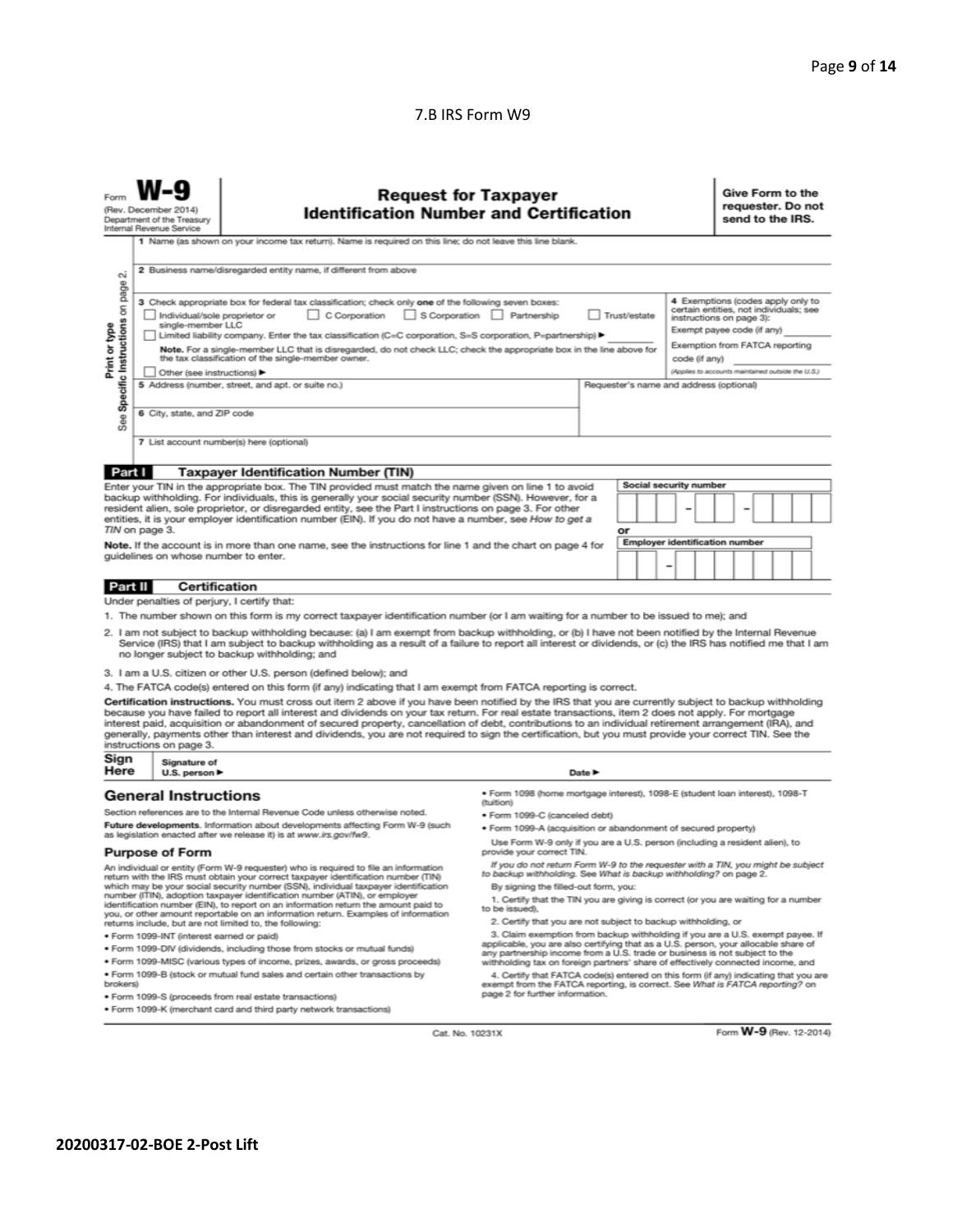#### **ATTACHMENT 7.C – Attestation Re Personnel**

## **ATTESTATION RE PERSONNEL USED IN CONTRACT PERFORMANCE**

| CONTRACTOR LEGAL ENTITY NAME:                                          |  |
|------------------------------------------------------------------------|--|
| FEDERAL EMPLOYER IDENTIFICATION NUMBER:<br>(or Social Security Number) |  |

**The Contractor, identified above, does hereby attest, certify, warrant and assure that the Contractor shall not knowingly utilize the services of an illegal immigrant in the performance of this Contract and shall not knowingly utilize the services of any subcontractor who will utilize the services of an illegal immigrant in the performance of this Contract, T.C.A. § 12-3-309.**

SIGNATURE & DATE:

*NOTICE: This attestation MUST be signed by an individual empowered to contractually bind the Contractor.*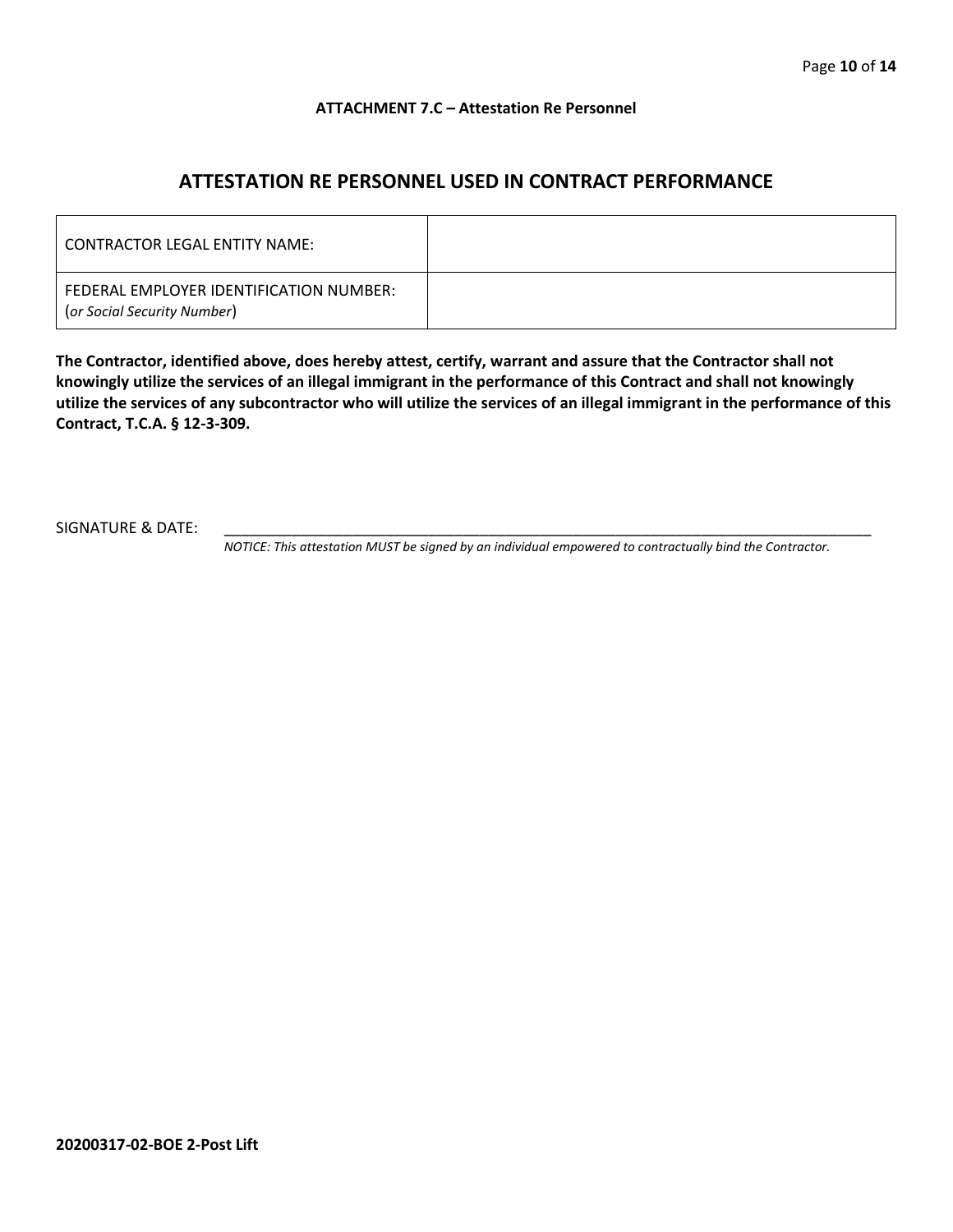#### **ATTACHMENT 7.D – DRUG FREE WORKPLACE AFFADAVIT**

The Sumner County Board of Education is committed to maintaining a safe and productive work environment for its employees and to providing high quality service to its citizens. The goal of this policy is for Sumner County Board of Education employees and contractors to remain, or become and remain, drug-free. Abuse and dependency on alcohol and/or drugs can seriously affect the health of employees, contractors and citizens, jeopardize personal safety, impact the safety of others and impair job performance.

STATE OF

**COUNTY OF** \_\_\_\_\_\_\_\_\_\_\_\_\_\_\_\_\_\_\_\_\_\_\_\_\_\_\_\_\_\_\_\_\_

The undersigned, principal officer of

an employer of five (5) or more employees contracting with Sumner County Board of Education to provide goods or services, hereby states under oath as follows:

- 1. The undersigned is a principal officer of (hereinafter referred to as the "Company") and is duly authorized to execute this Affidavit on behalf of the Company.
- 2. The Company submits this Affidavit pursuant to **T.C.A. § 50-9-113**, which requires each employer with no less than five (5) employees receiving pay who contracts with the state and any local government to provide contracted services to submit an affidavit stating that such employer has a drug-free workplace program that complies with Title 50, Chapter 9 of the *Tennessee Code Annotated*.
- 3. The Company is in compliance with **T.C.A. § 50-9-113** and all applicable Federal Laws, Rules and Regulations requiring a drug-free workplace program.

Further affiant saith not.

| <b>Principal Officer:</b> |  |
|---------------------------|--|
|                           |  |
| <b>STATE OF</b>           |  |

**COUNTY OF** \_\_\_\_\_\_\_\_\_\_\_\_\_\_\_\_\_\_\_\_\_\_\_\_\_\_\_\_\_\_\_\_\_\_

Before me personally appeared \_\_\_\_\_\_\_\_\_\_\_\_\_\_\_\_\_\_\_\_\_\_\_\_\_\_\_\_\_\_\_\_\_\_\_\_\_\_\_\_\_\_\_\_\_\_\_\_\_\_\_\_\_\_\_\_\_\_\_\_\_\_, with whom I am personally acquainted (or proved to me on the basis of satisfactory evidence) and who acknowledged that such person executed the foregoing affidavit for the purposes therein contained.

Witness my hand and seal at office this \_\_\_\_\_\_\_\_\_\_\_\_ day of \_\_\_\_\_\_\_\_\_\_\_\_\_\_\_\_\_\_\_\_\_, 20\_\_\_\_.

\_\_\_\_\_\_\_\_\_\_\_\_\_\_\_\_\_\_\_\_\_\_\_\_\_\_\_\_\_\_\_\_\_\_\_\_\_\_\_\_\_\_\_\_\_\_\_\_ Notary Public

My commission expires: **Example 20** 

**20200317-02-BOE 2-Post Lift**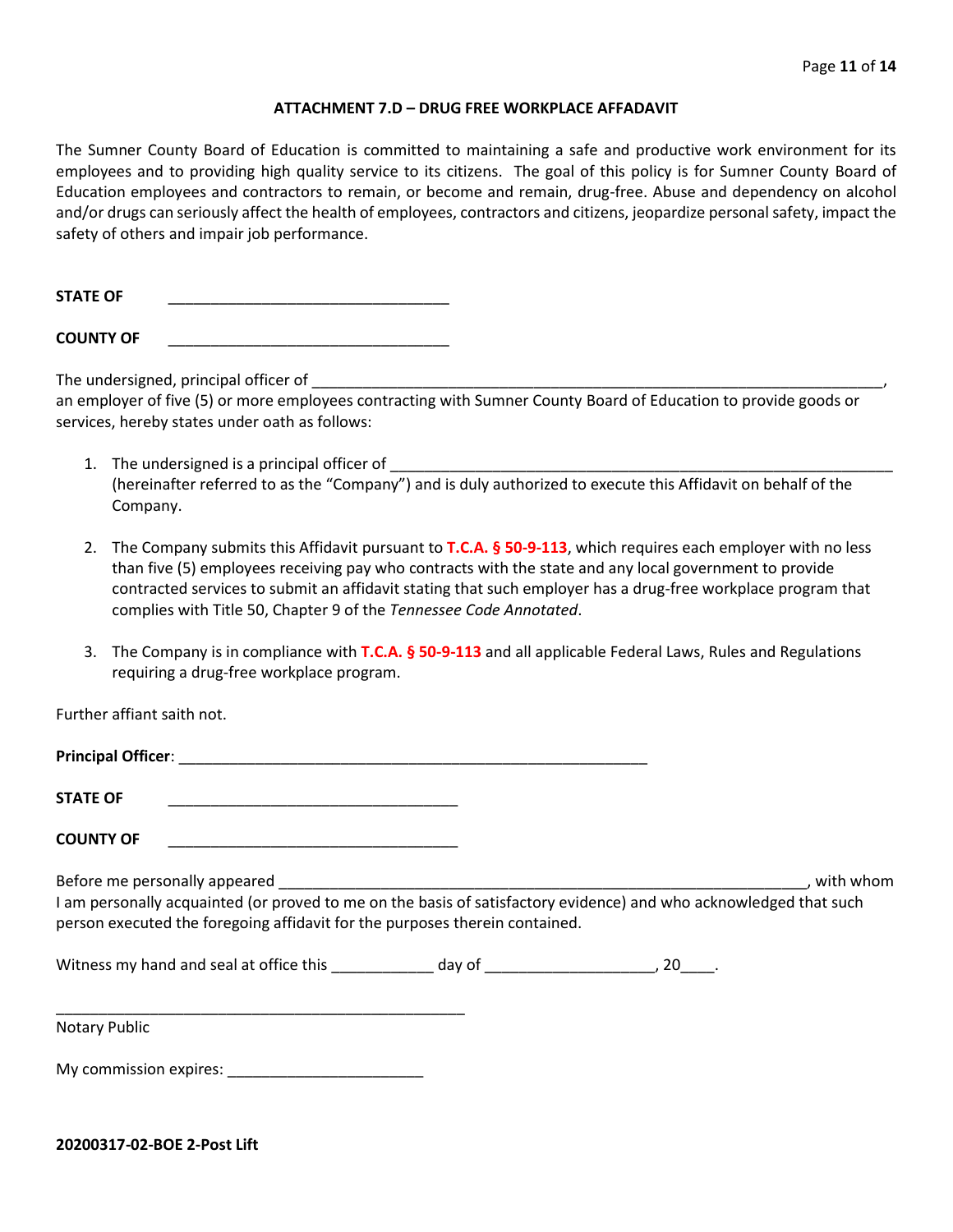#### **ATTACHMENT 7.E – Standard Terms & Conditions SUMNER COUNTY BOARD OF EDUCATION (SCS)**

#### **1. PREPARATION AND SUBMISSION OF BID.**

- **a.** Failure to examine any drawings**,** specifications, or instructions will be at the proposer's risk. Any deviation from the stated terms, conditions and specifications must be coordinated with and approved in writing by the SCS Purchasing Supervisor.
- **b.** RFP/ITB SUBMITTAL / SIGNATURE: Proposal shall give the full name and business address of the bidder. If the proposer is a corporation, the name shall be stated as it is in the corporate charter. Proposals must be signed in ink by the proposer's authorized agent. Unsigned proposals will be rejected. Proposals are to be sealed and the outside of the envelope is to reference the RFP/ITB number. The person signing the proposal must show their title, and if requested by the institution, must furnish satisfactory proof of his or her authority to bind his or her company in contract. Proposer understands that by submitting a proposal with an authorized signature, it shall constitute an offer to SCS. Proposals must be typewritten or in ink; otherwise they may not be considered. Purchase orders will be issued to the firm name appearing on the W9. Electronic submissions via email, fax, etc. shall not be accepted.
- **c.** SCS is not responsible for any costs incurred by any vendor pursuant to the RFP/ITB. The vendor shall be responsible for all costs incurred in connection with the preparation and submission of its proposal.
- **d.** All proposers must be in compliance with T.C.A. § 62-6-119 at the time of proposal submission and provide evidence of compliance with the applicable provisions of the chapter before such proposal may be considered.
- **e.** Proposals are to be received in the location designated in the RFP/ITB no later than the specified date and time. Late submissions will NOT be opened or considered.
- **f.** No erasures permitted. Errors may be crossed out and corrections printed in ink or typewritten adjacent to error and must be initialed in ink by person signing the proposal.
- **g.** Specifications: Reference to available specifications shall be sufficient to make the terms of the specifications binding on the proposer. The use of the name of a manufacturer, or any special brand or make in describing an item does not restrict the proposer to that manufacturer or specific article, unless specifically stated. Comparable products of other manufacturers will be considered if proof of compatibility is contained in the proposal. Proposers are required to notify SCSs Purchasing Supervisor whenever specifications/procedures are not perceived to be fair and open. The articles on which the proposal is submitted must be equal or superior to that specified. Informative and Descriptive Literature: The proposer must show brand or trade names of the articles proposed, when applicable. It shall be the responsibility of the proposer, including proposer's whose product is referenced, to furnish with the proposer such specifications, catalog pages, brochures or other data as will provide an adequate basis for determining the quality and functional capabilities of the product offered. Failure to provide this data may be considered valid justification for rejection of proposer.
- **h.** Samples: Samples of items when called for, must be furnished free of expense, and if not destroyed will, upon proposer's request within ten (10) days of RFP/ITB opening, be returned at the proposer's expense. Each sample must be labeled with the proposer's name, manufacturer's brand name and number, RFP/ITB number and item reference.
- **i.** Time of Performance: The number of calendar days in which delivery is to be made after receipt of order shall be stated in the RFP/ITB and may be a factor in making an award, price notwithstanding. If no delivery time is stated in the bid, bidder agrees that delivery is to be made within two weeks (10 business days) of order.
- **j.** Transportation and delivery charges should be included in the price and be fully prepaid by the vendor to the destination specified in the RFP/ITB. Proposal prices shall include delivery of all items F.O.B. destination.
- **k.** New materials and supplies must be delivered unless otherwise specifically stated in the RFP/ITB.
- **l.** Alternate/multiple bids will not be considered unless specifically called for in the RFP/ITB.
- **m.** Only proposals submitted on RFP/ITB forms furnished by SCS will be considered.
- **n.** By signing this RFP/ITB where indicated, the proposer agrees to strictly abide by all local, state and federal statutes and regulations. The proposer further certifies that this proposer is made without collusion or fraud.
- **o.** Error in Proposal. In case of error in the extension of prices in the proposal, the unit price will govern. Late submissions will NOT be opened or considered. Proposers are cautioned to verify their proposals before submission, as amendments received after the RFP/ITB deadline will not be considered. No proposals shall be altered, amended or withdrawn after opening. After proposal opening, a proposer may withdraw a proposal only when there is obvious clerical error such as a misplaced decimal point, or when enforcement of the proposal would impose unconscionable hardship due to an error in the proposal resulting in a quotation substantially below the other proposals received. Proposal withdrawals will be considered only upon written request of the proposer.
- **2. OPEN RECORDS.** In order to comply with the provisions of the Tennessee Open Records Act, all proposals will be publicly opened and are subject to public inspection after the award upon written request. Proposers may be present at RFP/ITB opening. Summary information will be posted the SCS website, www.sumnerschools.org under the Invitation to Bid link.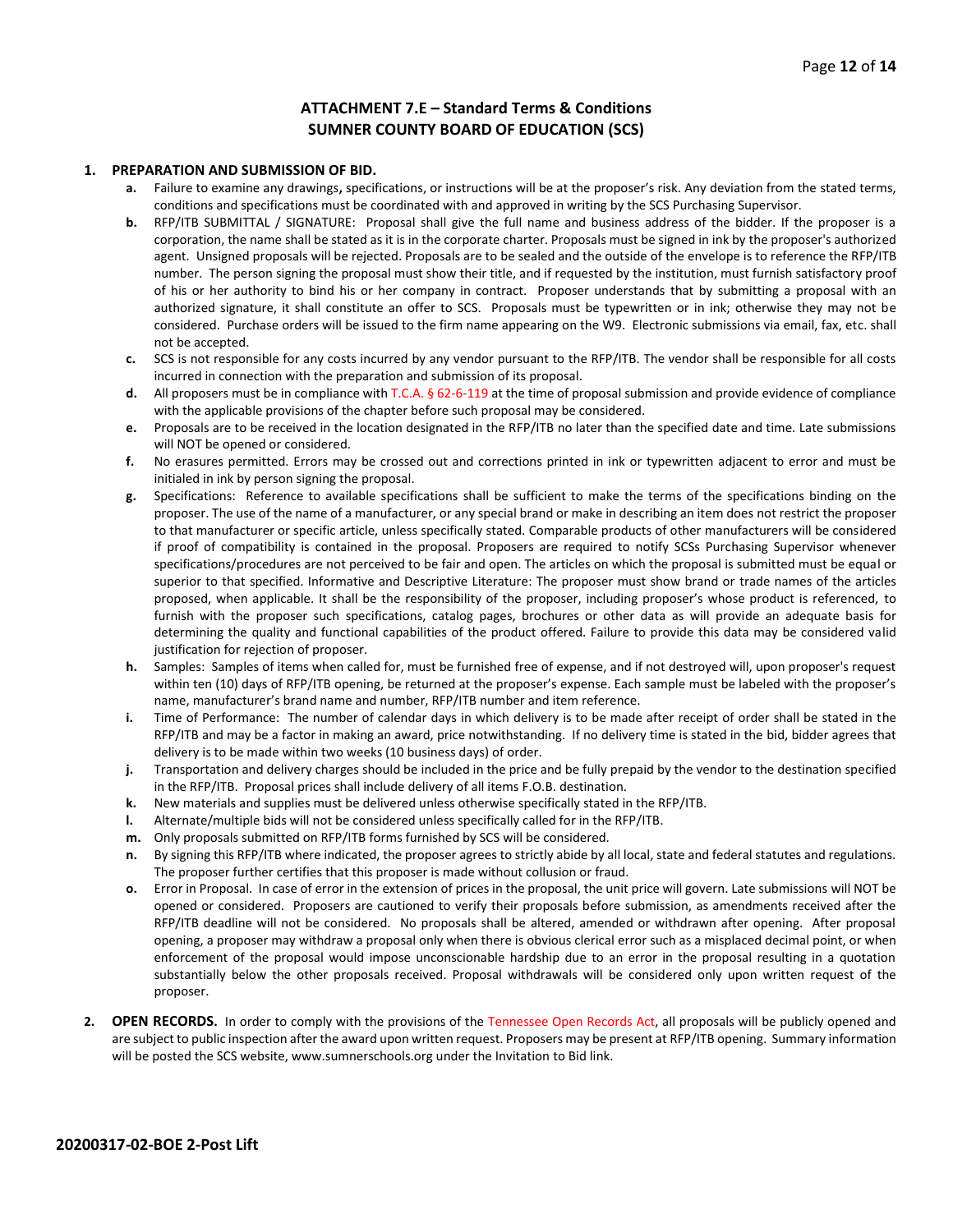- **3. ACCEPTANCE AND AWARD.** SCS reserves the right to reject any and all proposals and to waive any informality in proposals and, unless otherwise specified by the proposer to accept any item in the proposal. Action to reject all proposals shall be taken for unreasonably high prices, errors in the proposal documents, cessation of need, unavailability of funds, or any other reason approved by SCS.
	- **a.** Contracts and purchases will be made with the lowest, responsive, responsible, qualified proposer. The quality of the articles to be supplied, their conformity with the specifications, their suitability to the requirements of the Institution, cash discount offered, and the delivery terms will be taken into consideration.
	- **b.** Any deviation from these stated terms, specifications and conditions must be coordinated with and approved in writing by the Purchasing Supervisor.
	- **c.** Prices quoted on the response (if any) are to be considered firm and binding until the said equipment, supplies or services are in the possession of SCS.
	- **d.** SCS reserves the right to order more or less than the quantity listed in the proposal.
	- **e.** If a proposer fails to state a time within which a proposal must be accepted, it is understood and agreed that SCS shall have ninety (90) days to accept.
	- **f.** No purchase or contract is authorized or valid until the issuance of a SCS purchase order in accordance with SCS policy. No SCS employee is authorized to purchase equipment, supplies or services prior to the issuance of such a purchase order.
	- **g.** The contract may not be assigned without written SCS consent.
	- **h.** If the appropriate space is marked on the RFP/ITB, other Institutions (such as State, Local and/or Public Agencies) may purchase off the contract during the same period as SCS.
	- **i.** The awarded proposer will be required to post a performance and payment bond in the amount of 25% of the contract price if it exceeds \$100,000 as stated by T.C.A. §12-4-201.
	- **j.** If the project cost is in excess of \$25,000 a performance bond must be secured by the requesting part in an amount equal to the market improvement value.
	- **k.** By submission of this bid and signature thereof, the Bidder acknowledges compliance with the provisions of Public Chapter No. 587 / Senate Bill No. 2048 (Employee Background Check). The Bidder further agrees to submit a formal certification thereof prior to commencing work.
- **4. PAYMENT**. Payment terms must be specified in the proposal, including any discounts for early payment. Partial payments will not be approved unless justification for such payment can be shown. Terms will be NET 30 days. Payment will not be made until the conditions and specifications of the RFP/ITB are inspected and approved as conforming by persons appointed by SCS.
- **5. DEFAULT OF SELECTED VENDOR.** In case of vendor default, SCS may procure the articles or services from other sources and hold the defaulting vendor responsible for any resulting cost. If the awarded vendor violates any terms of their response, the contract, SCS policy or any law, they may be disqualified from proposing for a period of two years for minor violations or longer for major violations. Proposals from disqualified proposers will not be accepted during the period of disqualification.
- **6. INSPECTION OF PURCHASES.** Articles received which are not equivalent will not be accepted and will be picked up by the vendor or returned to vendor, shipping charges collect. SCS shall have a reasonable period in which to inspect and accept or reject materials without liability. If necessity requires SCS to use nonconforming materials, an appropriate reduction in payment may be made.
- **7. TAXES.** SCS is tax exempt; do not include taxes in quotation. Vendors making improvements or additions to or performing repair work on real property for SCS are liable for any applicable sales or use tax on tangible personal property used in connection with the contract or furnished to vendors by the state for use under the contract.
- **8. NONDISCRIMINATION.** SCS is an equal opportunity employer. SCS and bidder agree to comply with Titles VI and VII of the Civil Rights Act of 1964, Title IX of the Education Amendments of 1972, Section 504 of the Rehabilitation Act of 1973, Executive Order 11,246, the Americans with Disabilities Act of 1990 and the related regulations to each. Each party assures that it will not discriminate against any individual including, but not limited to employees or applicants for employment and/or students, because of race, religion, creed, color, sex, age, disability, veteran status or national origin. In the event that any claims should arise with regards to violations of any such local, state or federal law, statues, rule or regulations, the vendor will indemnify and hold SCS harmless for any damages, including court costs or attorney fees, which might be incurred.
- **9. PROHIBITIONS/NO VENDOR CONTRACT FORM.** Acceptance of gifts from vendors is prohibited. T.C.A. §12-4-106. The contract documents for purchase under this RFP/ITB shall consist of the successful proposer's bid and SCSs purchase order. The proposer may request exceptions to terms and conditions and/or request SCS to accept other terms and conditions by means of subsequent documents such as invoices, warranty agreements, license agreements, etc. All subsequent documents shall be open to revision for impermissible language. SCS reserves the right to render the proposal unresponsive and subject the proposal to rejection if successful terms cannot be negotiated.